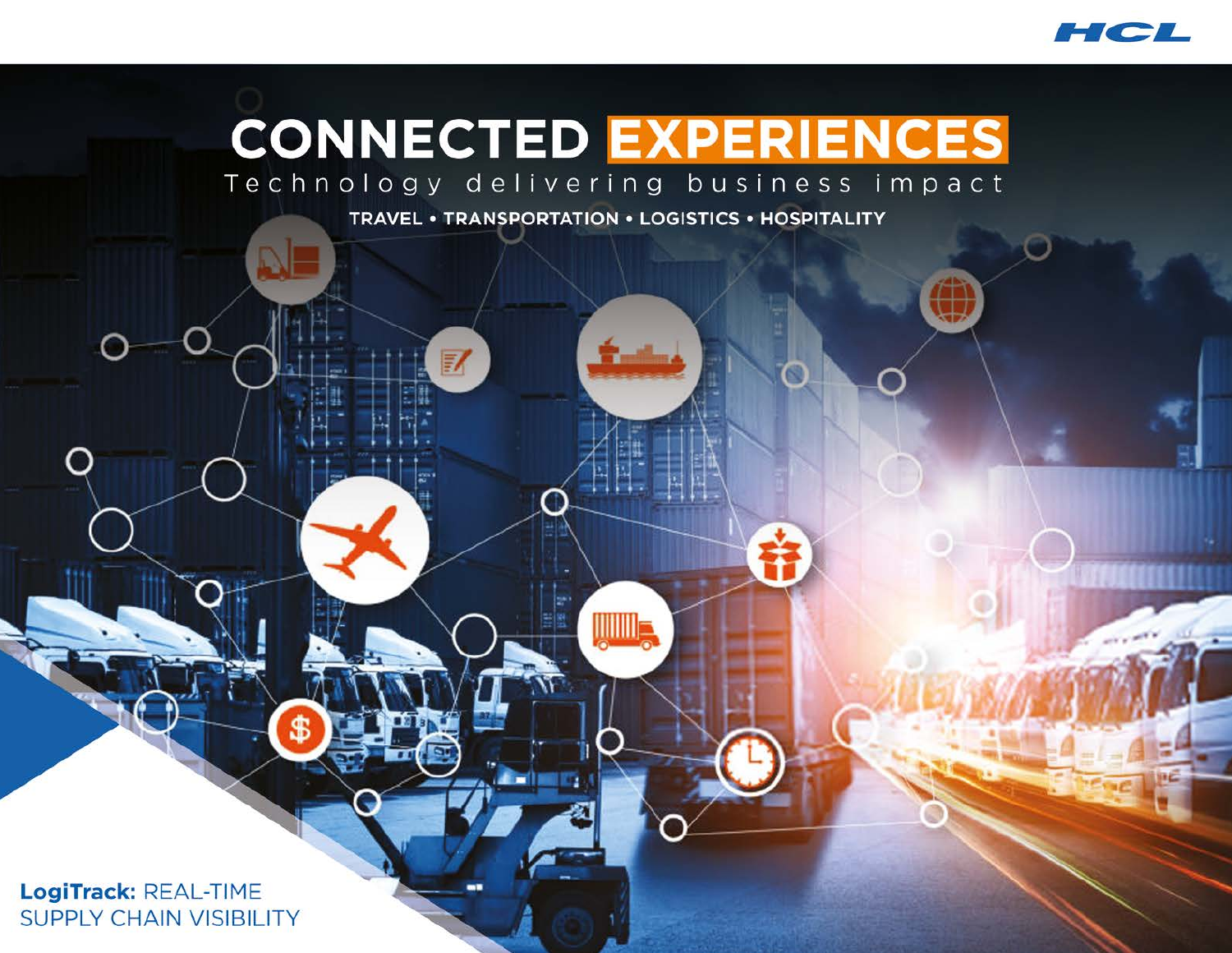# CHALLENGES – CURRENT LOGISTICS OPERATIONS





#### **CARGO VISIBILITY**

Currently, operations lack shipment visibility and 3PLs are dependent on carriers for any delay information



3PLs find it difficult to optimize truck routes which results in increased fuel expenses



**CARGO QUALITY**

Poor Handling of cargo during transit can lead to damage and claims



#### **SPECIALITY CARGO TRACKING**

3PLs are currently not able to track temperature, pressure etc. required to maintain the quality of special cargos. This can lead to product quality issues and loss for the customer.



#### **RESOURCE PRODUCTIVITY**

Manual tracking of Cargo is a very time consuming activity and increases company expenses



#### **TECHNOLOGY UPGRADE**

3PL's need to adopt the latest emerging technologies available in the market to remain competitive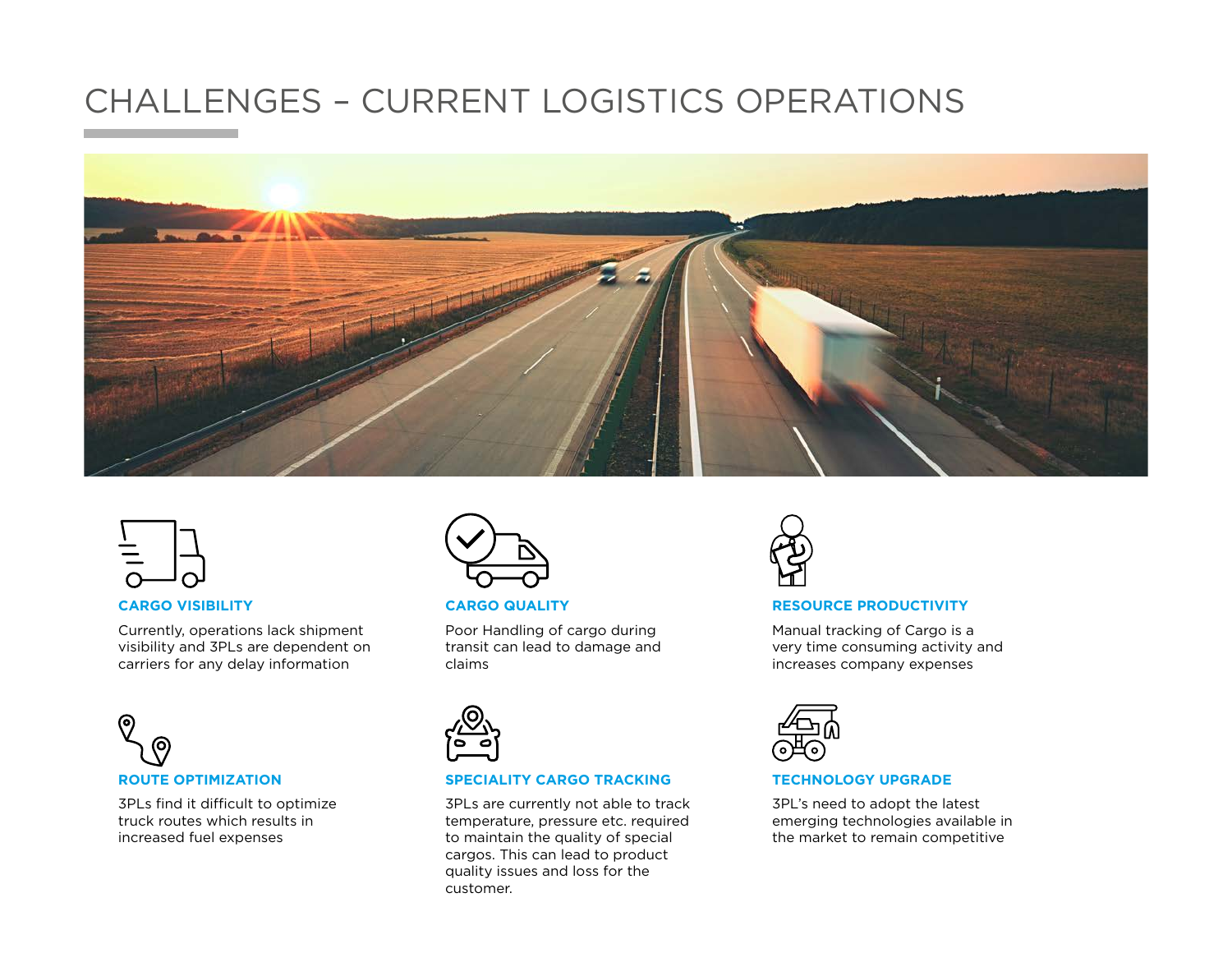# AREAS IMPACTED – CURRENT PROCESS

## **Shipment Quality**

- Damage of cargos
- Attempted pilferage
- Safety concern

#### **Customer Satisfaction**

- Meeting customer SLA's
- Accurate operational metrics

## **Tracking**

- Status of the shipment
- Lack of visibility
- On time shipment delivery

## **Information Accuracy**

- Impact in decision making
- Additional procurement cost

## **Inventory control**

- High inventory cost
- Dead inventory due to visibility
- Increase in cost per component

## **Shipping**

- Misrouting of shipments
- High insurance cost

## **Internal Vendor Service**

- Violation of SOP's
- Stock mix-up
- High inventory carrying cost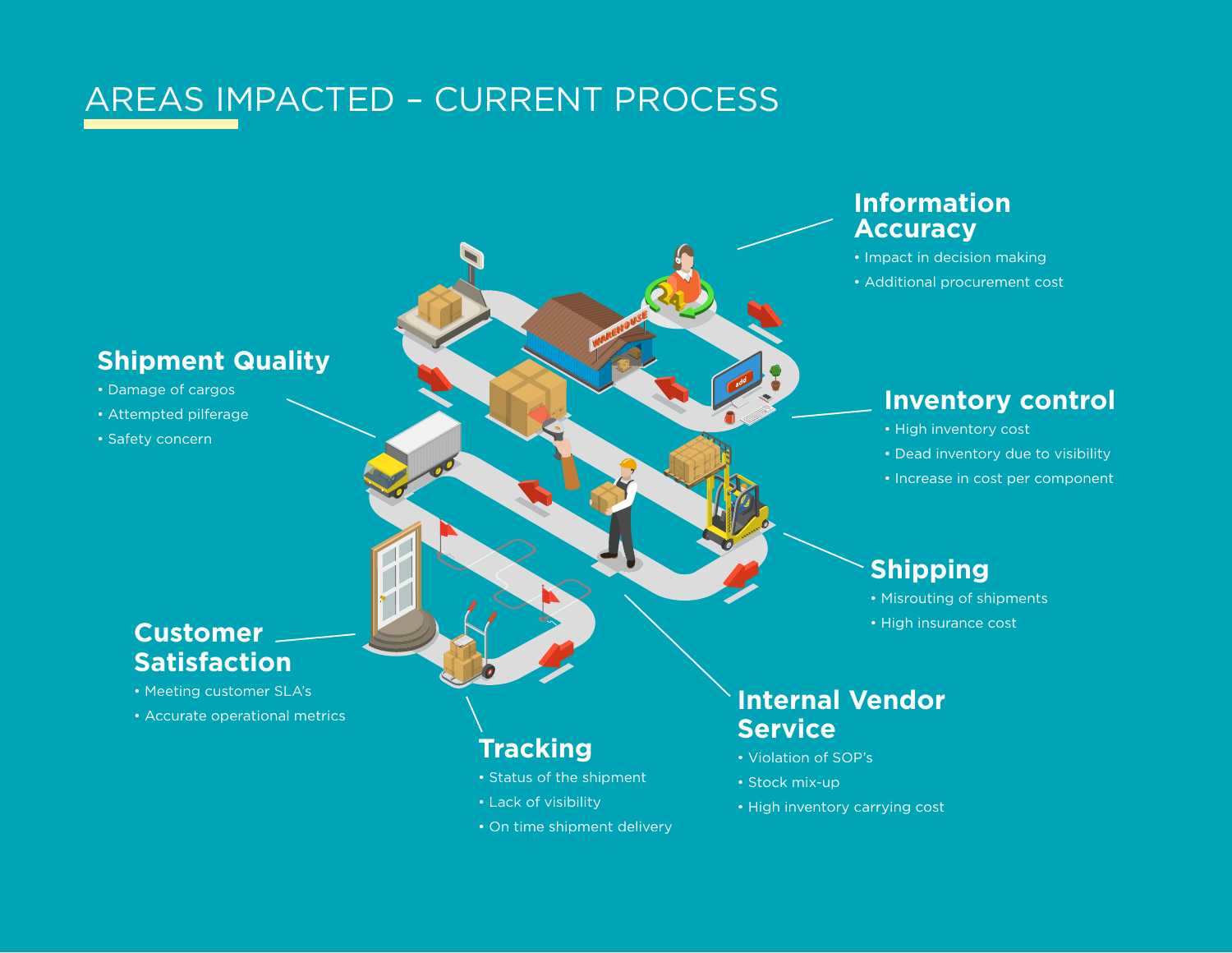# LogiTrack: REAL TIME TRACK & TRACE



#### SHIPMENT HEALTH PARAMETERS MONITORED ACROSS THE VALUE CHAIN: TEMPERATURE | PRESSURE | HUMIDITY | TILT & SHOCK | LOCATION ETC.

*Points where quality of the environment to be measured*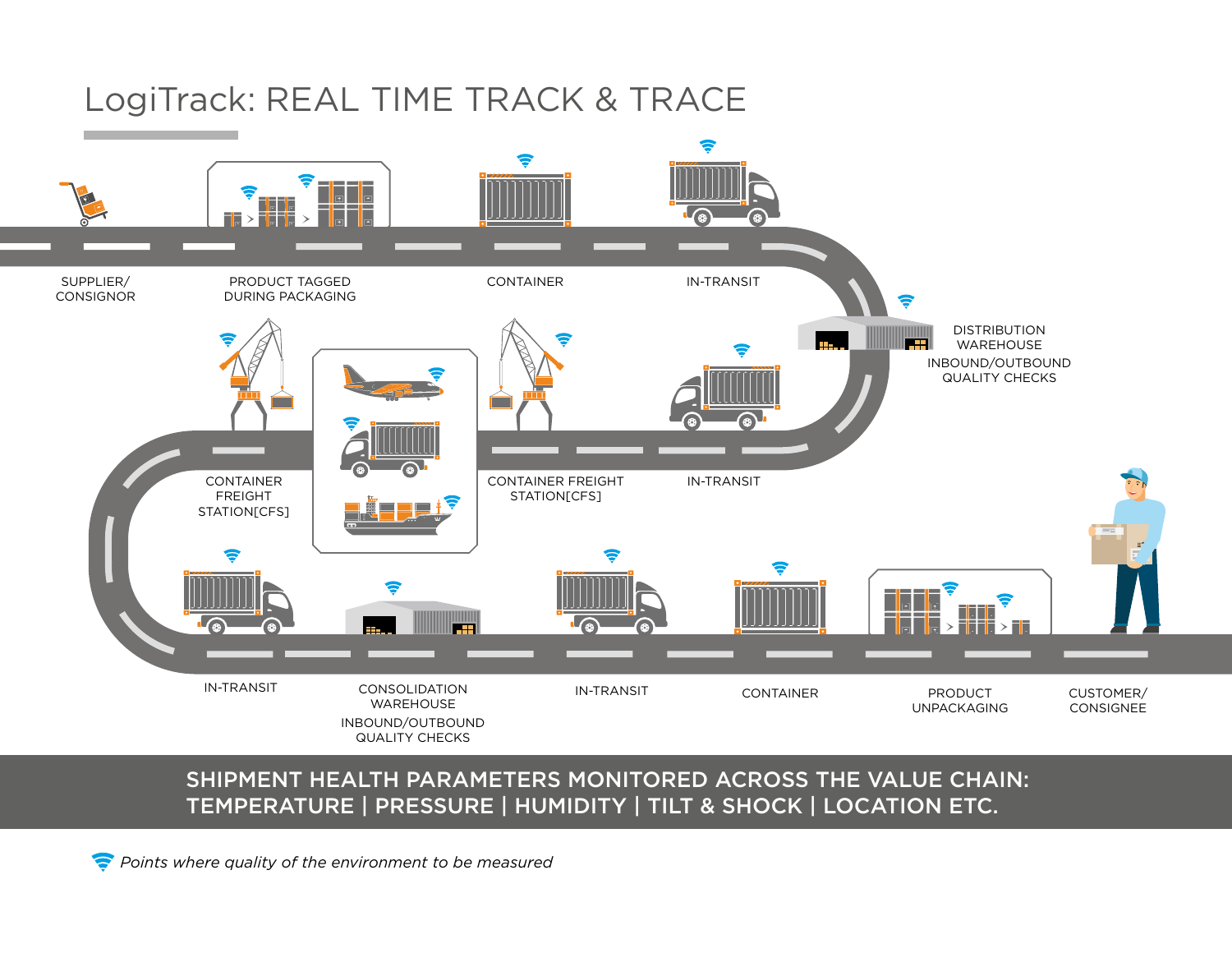# DEVICE COMMUNICATION OVER CLOUD



**COLE ELE** 

 $\blacksquare$ 

<u>n n n h y h n</u>

#### **SOUTION HIGHLIGHTS**

**REAL-TIME TRACK & TRACE SHIPMENT HEALTH MONITORING CUSTOMIZED REPORTS AND DASHBOARDS AUTOMATIC ALERTS ROUTE OPTIMISATION**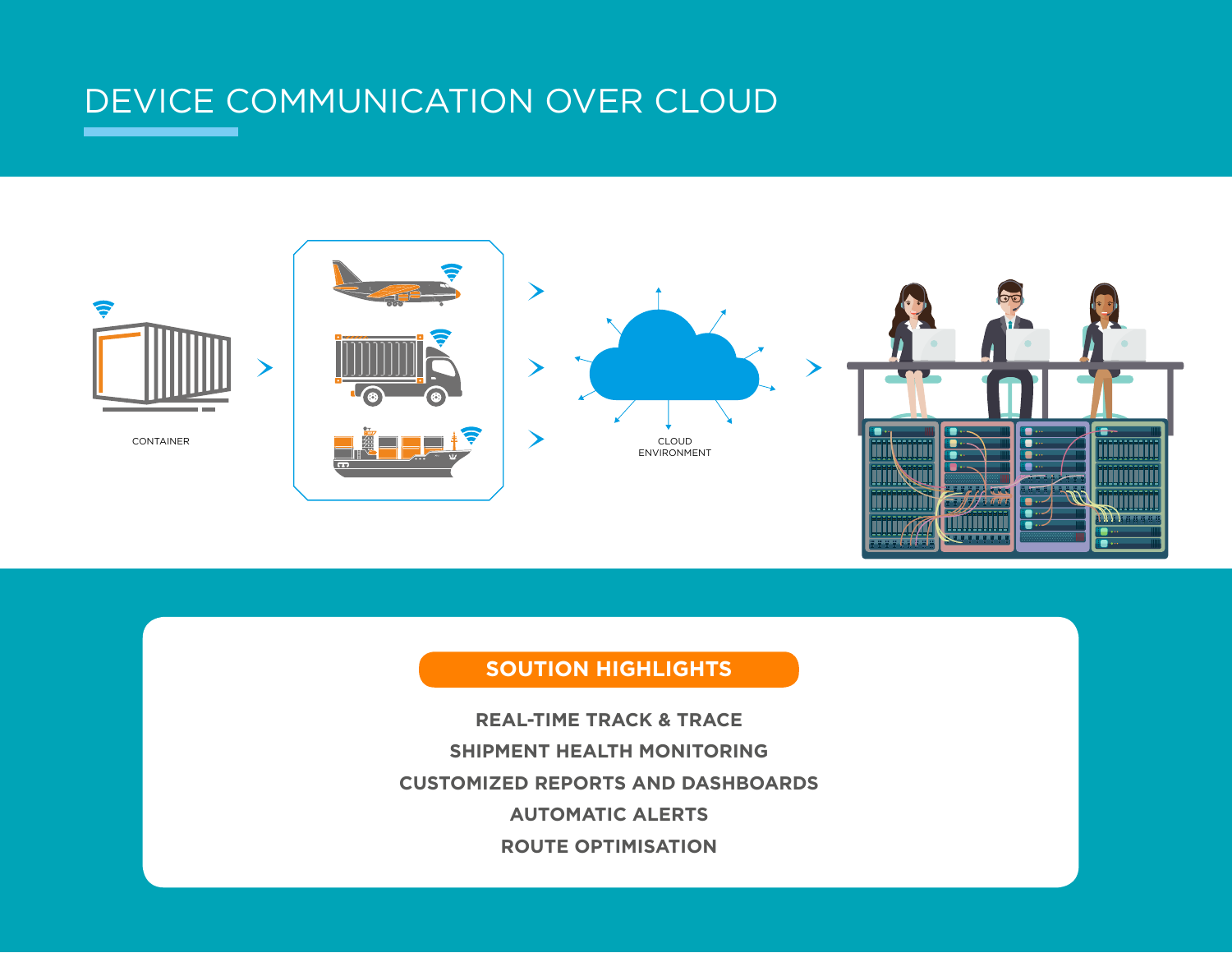# LogiTrack: REFERENCE ARCHITECTURE



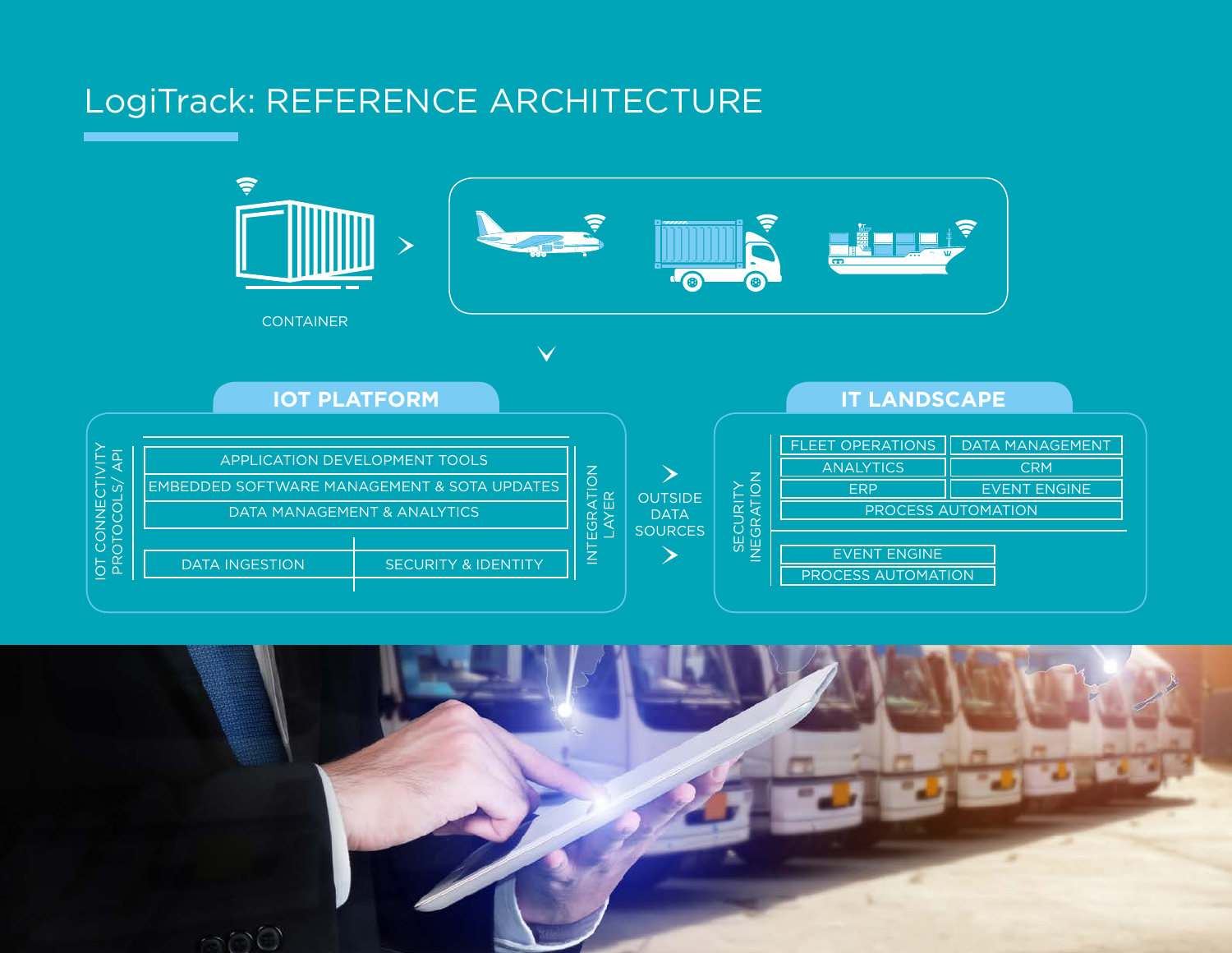# VALUE PROPOSITION FOR 3PL'S





#### **REDUCED OPERATING EXPENSES**

- Reduced time for track & trace
- Improved accuracy of tracking data
- Reduced time to respond to changes
- Reduced WISMO calls from customers
- Improved inbound quality checking process
- Efficient order fulfilment cycle





#### **INCREASE REVENUE FOR VALUE ADDED SERVICES**

- Shipment health monitoring
- Location services
- Customs clearance tracking
- Shipment analytics
- Warehouse inventory tracking
- Automatic alerts

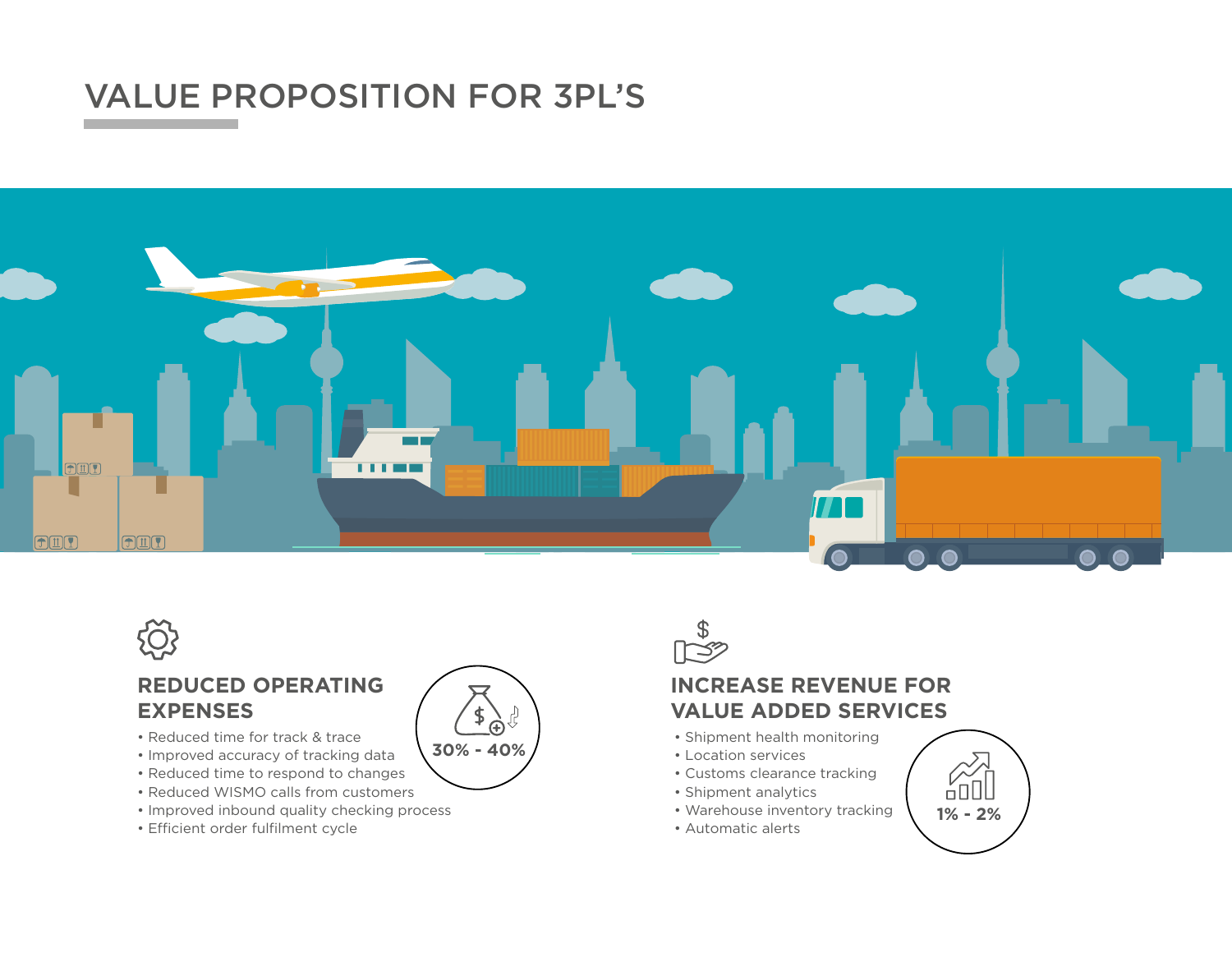# SUCCESS STORIES





## HCL HELPED WORLD'S LARGEST CHIPSET MANUFACTURER WITH **REAL-TIME SHIPMENT TRACKING USING IOT**



HCL DEVELOPED A SMART VEHICLE TRACKING AND PAPERLESS TRUCKING SOLUTION TO OPTIMIZE DAY-TO-DAY OPERATIONS OF WASTE COLLECTION FOR **A LEADING ENVIRONMENTAL COMPANY**